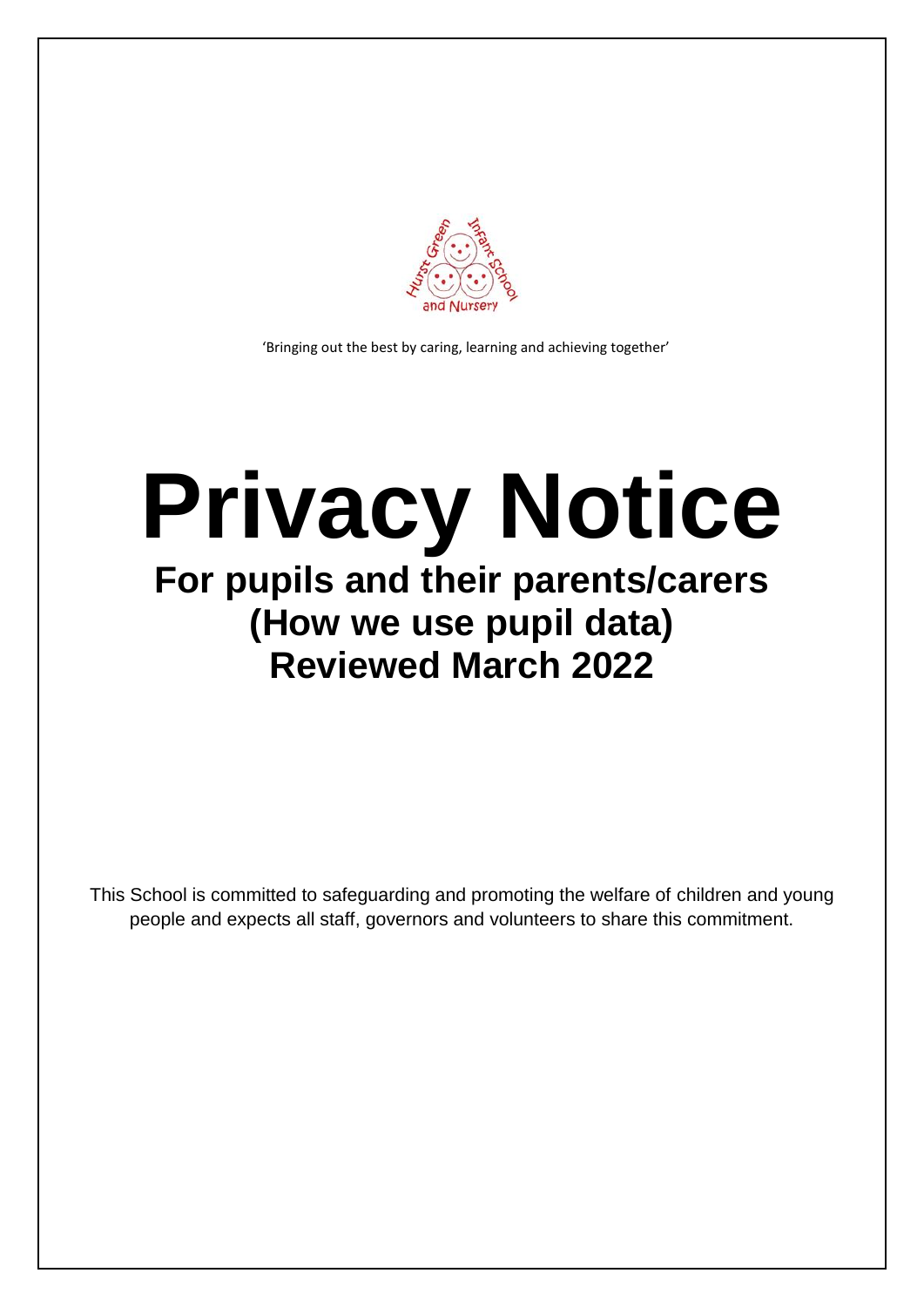### **Privacy Notice for pupils and their parents/carers (how we use pupil information)**

This privacy notice explains how and why we collect pupils' data, what we do with it and what rights parents and pupils have.

#### **Why do we collect and use pupil information?**

We collect and use pupil information under the following lawful bases:

- a. where we have the consent of the data subject (Article 6 (a));
- b. where it is necessary for compliance with a legal obligation (Article 6 (c));
- c. where processing is necessary to protect the vital interests of the data subject or another person (Article 6(d));
- d. where it is necessary for the performance of a task carried out in the public interest or in the exercise of official authority vested in the controller (Article 6 (e)).

Where the personal data we collect about pupils is sensitive personal data, we will only process it where:

- a. we have explicit consent;
- b. processing is necessary to protect the vital interests of the data subject or of another natural person where the data subject is physically or legally incapable of giving consent; and / or
- c. processing is necessary for reasons of substantial public interest, on the basis of Union or Member State law which shall be proportionate to the aim pursued, respect the essence of the right to data protection and provide for suitable and specific measures to safeguard the fundamental rights and the interests of the data subject.

Please see our Data Protection Policy for a definition of sensitive personal data.

We use the pupil data to support our statutory functions of running a school, in particular:

- a. to support pupil learning;
- b. to monitor and report on pupil progress;
- c. to provide appropriate pastoral care;
- d. to assess the quality of our services;
- e. to comply with the law regarding data sharing;
- f. for the protection and welfare of pupils and others in the school;
- g. for the safe and orderly running of the school;
- h. to promote the school;
- i. to communicate with parents / carers;
- a. in order to respond to investigations from our regulators or to respond to complaints raised by our stakeholders;
- j. in connection with any legal proceedings threatened or commenced against the school

#### **The categories of pupil information that we collect, hold and share include:**

- a. Personal information (such as name, date of birth, gender, address, contact information and unique pupil number);
- b. Characteristics (such as ethnicity, language, medical conditions, nationality, country of birth and free school meal eligibility);
- c. Attendance information (such as sessions attended, number of absences and absence reasons)
- d. Behavioural information (including exclusions if relevant)
- e. Information about special educational needs (if relevant);
- f. Emergency contact and family lifestyle information such as names, relationship, phone numbers and e-mail addresses
- g. Relevant Medical Information;
- h. Images of pupils engaging in school activities
- i. Attainment and Assessment Information
- j. Safeguarding Information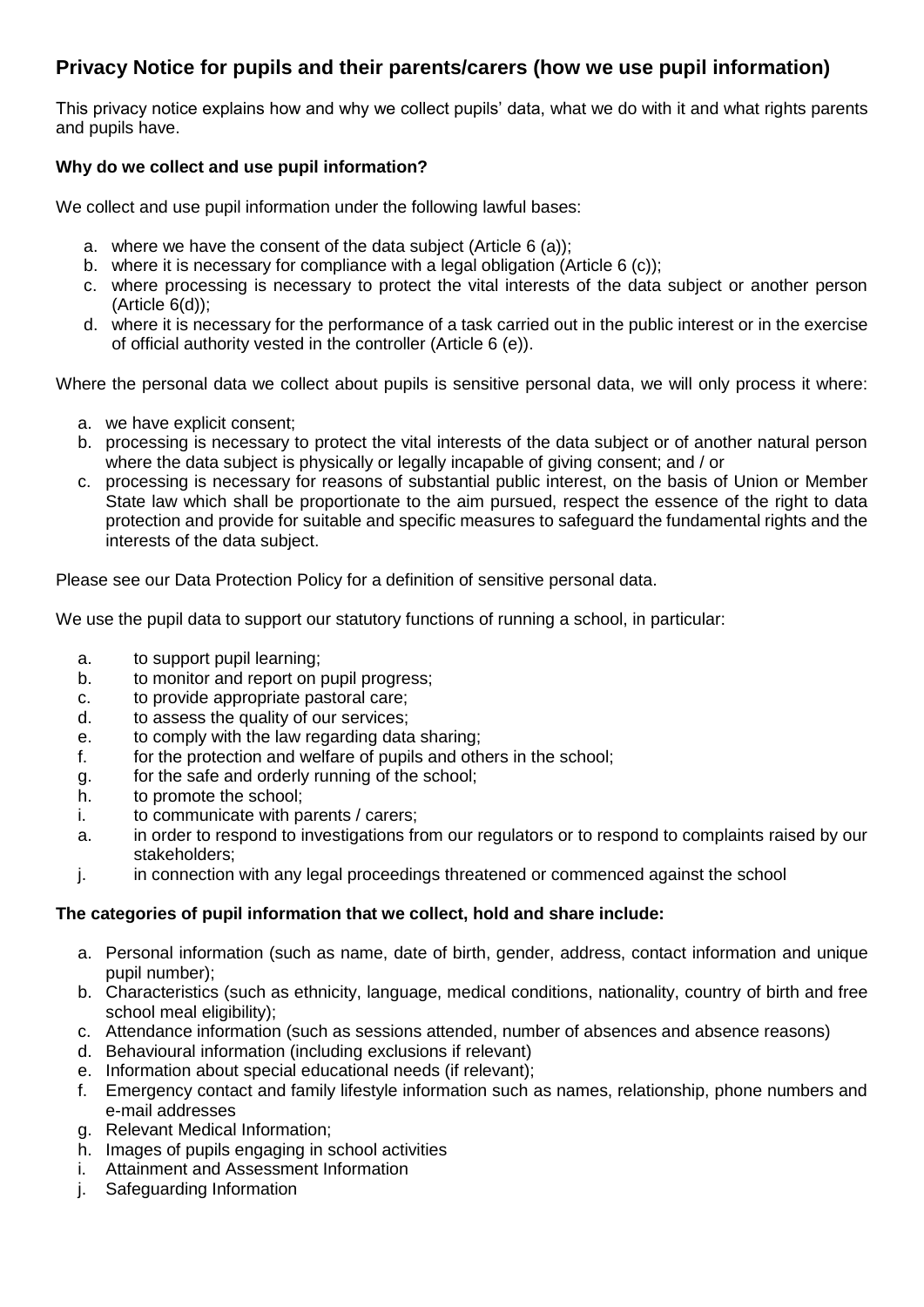We collect information about pupils when they join the school and update it during their time on the roll as and when new information is acquired.

#### **Collecting pupil information**

Whilst the majority of pupil information you provide to us is mandatory, some of it is provided to us on a voluntary basis. In order to comply with the General Data Protection Regulation, we will inform you whether you are required to provide certain pupil information to us or if you have a choice in this. Where appropriate, we will ask parents for consent to process personal data where there is no other lawful basis for processing it, for example where we wish to use photos or images of pupils on our website or on social media to promote school activities or if we want to ask your permission to use your information for marketing purposes. Parents / pupils may withdraw consent at any time.

#### **Storing pupil data**

We hold pupil data in accordance with the Information and Records Management Society's toolkit for schools.

A significant amount of personal data is stored electronically, for example, on our database, SIMS. Some information may also be stored in hard copy format.

Data stored electronically may be saved on a cloud-based system which may be hosted in a different country.

Appropriate steps will be taken to keep the data secure.

#### **Who do we share pupil information with?**

We routinely share pupil information with:

- Parents / carers (as defined in the Education Act 1996);
- schools that pupils have attended or will attend after leaving us;
- our local authority (Surrey County Council);
- a pupil's home local authority (if different);
- the Department for Education (DfE);
- Ofsted
- school local governors;
- exam boards

From time to time, we may also share pupil information with other third parties including the following:

- the Police and law enforcement agencies;
- NHS health professionals (e.g. school nurses, educational psychologists, occupational therapists)
- Education Welfare Officers;
- Local Authority Designated Officer, Social workers and other carer organisations (if applicable);
- Courts, if ordered to do so;
- the National College for Teaching and Learning;
- the Joint Council for Qualifications;
- Prevent teams in accordance with the Prevent Duty on schools;
- other schools, for example, if we are negotiating a managed move and we have your consent to share information in these circumstances;
- our HR providers, for example, if we are seeking HR advice and a pupil is involved in an issue;
- our legal advisors;
- our IT Support Service;
- our insurance providers / the Risk Protection Arrangement;
- Tucasi (online payment system).

Some of the above organisations may also be Data Controllers in their own right in which case we will be jointly controllers of your personal data and may be jointly liable in the event of any data breaches.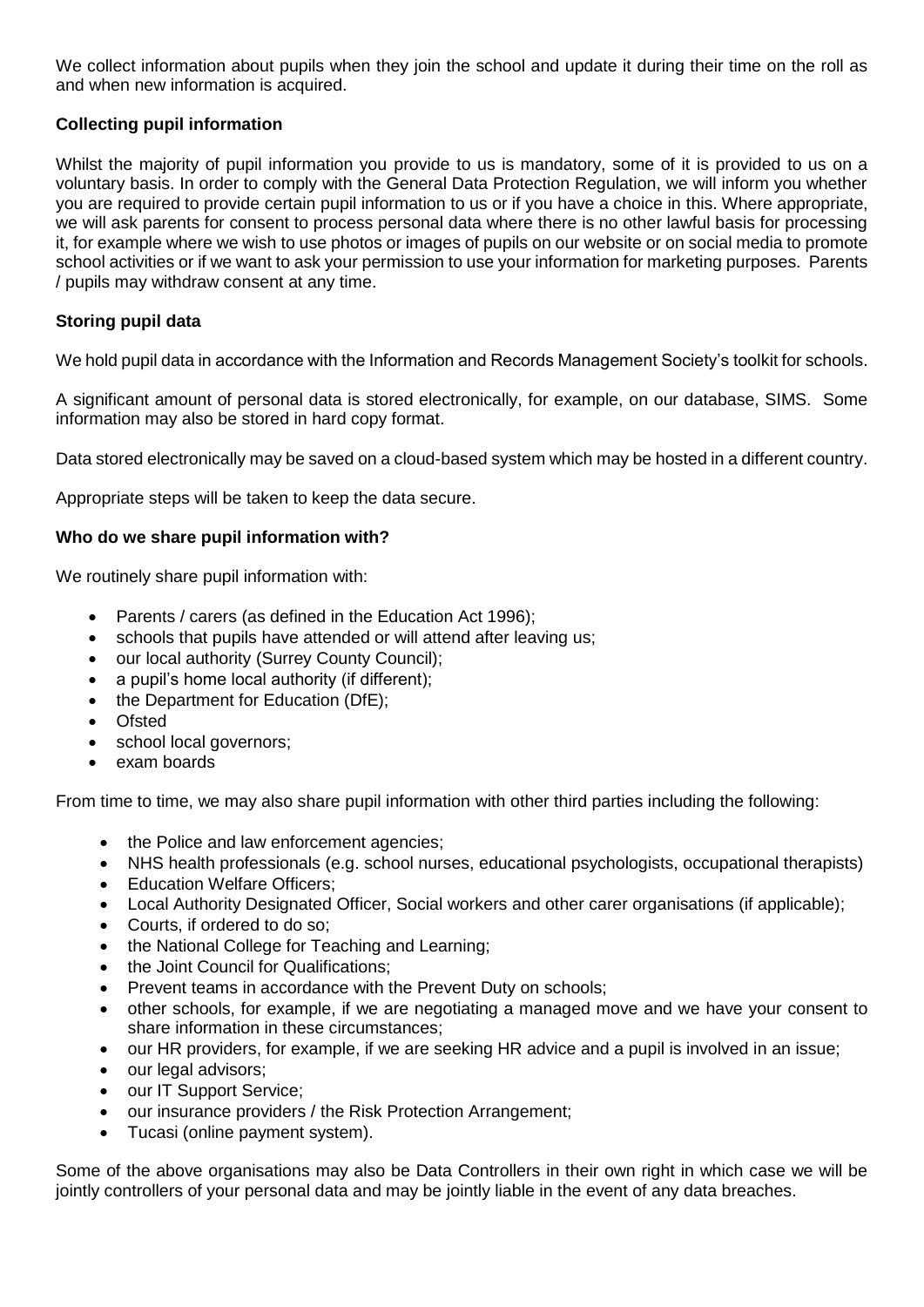In the event that we share personal data about pupils with third parties, we will provide the minimum amount of personal data necessary to fulfil the purpose for which we are required to share the data.

#### **Why we share pupil information**

We do not share information about our pupils with anyone without consent unless the law allows us to do so.

We share pupils' data with the Department for Education (DfE) on a statutory basis. This data sharing underpins school funding and educational attainment policy and monitoring.

We are required to share information about our pupils with the (DfE) under requiation 5 of The Education (Information About Individual Pupils) (England) Regulations 2013.

#### **Data collection requirements:**

To find out more about the data collection requirements placed on us by the Department for Education (for example; via the school census) go to [https://www.gov.uk/education/data-collection-and-censuses-for](https://www.gov.uk/education/data-collection-and-censuses-for-schools)[schools.](https://www.gov.uk/education/data-collection-and-censuses-for-schools)

#### **The National Pupil Database (NPD)**

The NPD is owned and managed by the Department for Education and contains information about pupils in schools in England. It provides invaluable evidence on educational performance to inform independent research, as well as studies commissioned by the Department. It is held in electronic format for statistical purposes. This information is securely collected from a range of sources including schools, local authorities and awarding bodies.

We are required by law, to provide information about our pupils to the DfE as part of statutory data collections such as the school census and early years' census. Some of this information is then stored in the NPD. The law that allows this is the Education (Information About Individual Pupils) (England) Regulations 2013.

To find out more about the pupil information we share with the department, for the purpose of data collections, go to: [https://www.gov.uk/education/data-collection-and-censuses-for-schools.](https://www.gov.uk/education/data-collection-and-censuses-for-schools)

To find out more about the NPD, go to [https://www.gov.uk/government/publications/national-pupil-database](https://www.gov.uk/government/publications/national-pupil-database-user-guide-and-supporting-information)[user-guide-and-supporting-information.](https://www.gov.uk/government/publications/national-pupil-database-user-guide-and-supporting-information)

The department may share information about our pupils from the NPD with third parties who promote the education or well-being of children in England by:

- conducting research or analysis
- producing statistics
- providing information, advice or guidance

The DfE has robust processes in place to ensure the confidentiality of our data is maintained and there are stringent controls in place regarding access and use of the data.

Decisions on whether the DfE releases data to third parties are subject to a strict approval process and based on a detailed assessment of:

- who is requesting the data:
- the purpose for which it is required;
- the level and sensitivity of data requested; and
- the arrangements in place to store and handle the data.

To be granted access to pupil information, organisations must comply with strict terms and conditions covering the confidentiality and handling of the data, security arrangements and retention and use of the data.

For more information about the department's data sharing process, please visit: